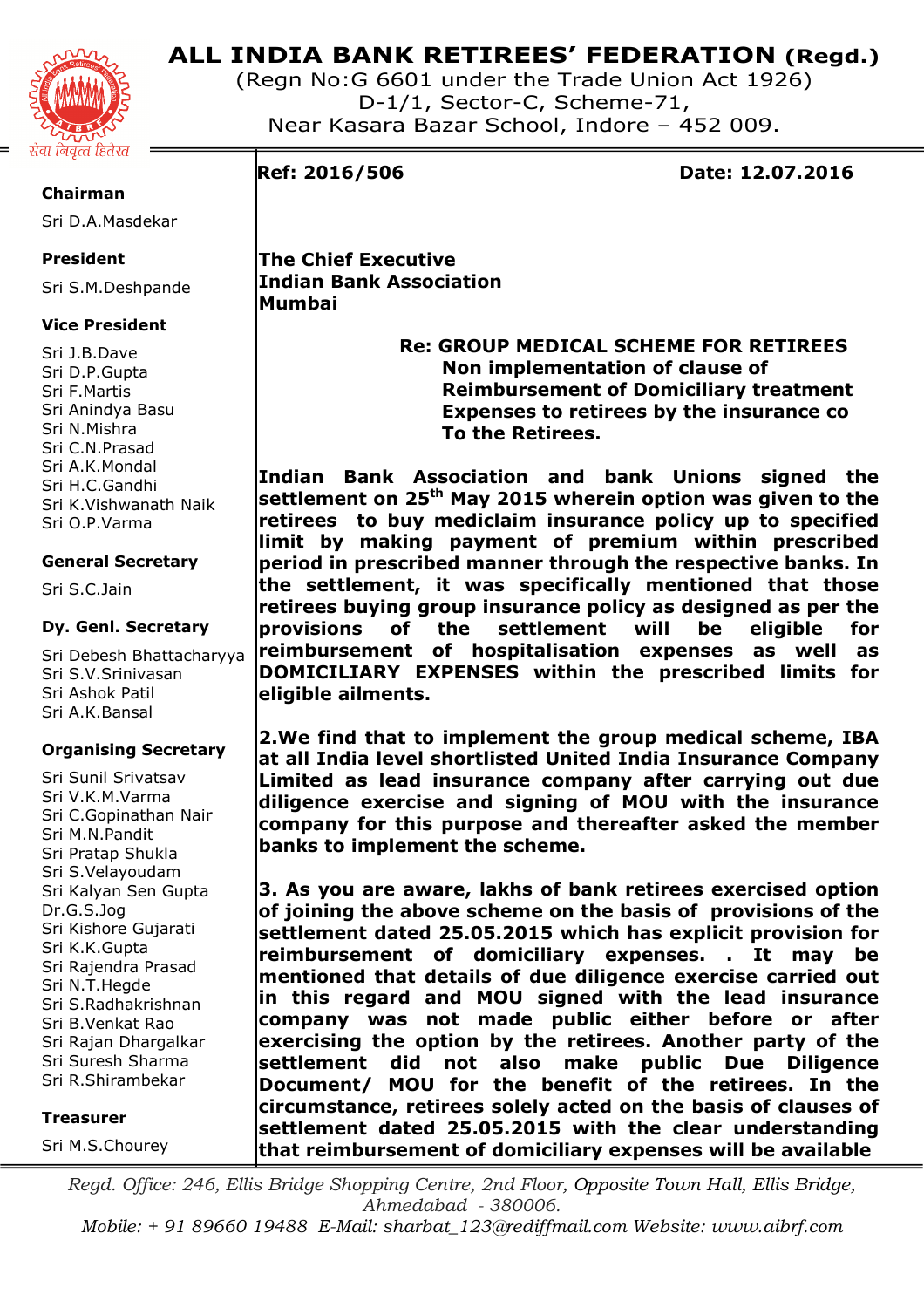(Regn No:G 6601 under the Trade Union Act 1926) D-1/1, Sector-C, Scheme-71, Near Kasara Bazar School, Indore – 452 009.

#### **Chairman**

Sri D.A.Masdekar

#### **President**

Sri S.M.Deshpande

#### **Vice President**

Sri J.B.Dave Sri D.P.Gupta Sri F.Martis Sri Anindya Basu Sri N.Mishra Sri C.N.Prasad Sri A.K.Mondal Sri H.C.Gandhi Sri K.Vishwanath Naik Sri O.P.Varma

#### **General Secretary**

Sri S.C.Jain

#### **Dy. Genl. Secretary**

Sri Debesh Bhattacharyya Sri S.V.Srinivasan Sri Ashok Patil Sri A.K.Bansal

### **Organising Secretary**

Sri Sunil Srivatsav Sri V.K.M.Varma Sri C.Gopinathan Nair Sri M.N.Pandit Sri Pratap Shukla Sri S.Velayoudam Sri Kalyan Sen Gupta Dr.G.S.Jog Sri Kishore Gujarati Sri K.K.Gupta Sri Rajendra Prasad Sri N.T.Hegde Sri S.Radhakrishnan Sri B.Venkat Rao Sri Rajan Dhargalkar Sri Suresh Sharma Sri R.Shirambekar

#### **Treasurer**

Sri M.S.Chourey

**Within the prescribed limits and if claimed in the prescribed manner.** 

**4.Further it may be mentioned that lakhs of bank retirees exercised the offer of group medical scheme as per the provisions of the settlement and on the basis of brief offer letter collected from them by member banks. It may be pointed out that in the offer letters collected by the member banks, there was no explicit or implied indication that benefit of domiciliary treatment will no longer be available. It is also seen that Parities to the settlement also did not came out with clarification of any sort in this regard for the benefit of retirees during the period when option was open.** 

**5. Subsequently, it turned out that designated Third Party Administrators (TPA), refused to settle claims of domiciliary expenses of the retirees under the instruction of the lead insurance company. This act of TPAs and the lead insurance company was certainly contrary to the provisions of the settlement and the offer given to the retirees for exercising option in this regard and has now resulted in huge dissatisfaction, anger and disappointment among large number of retirees whose claims have been either rejected or who have not able to lodge claims even after incurring expenses on the treatments during policy period.** 

**6. It seems that no serious efforts have been made by the parties to the settlement dated 25.05.2015 in last 9 months to ensure that the relevant provisions for the group insurance scheme for retirees are implemented and the insurance company and TPAs are asked to stop violation of the provisions of the settlement and the offer letter for reimbursement of domiciliary expenses to the retirees.** 

**7. Because of this position obtaining, thousands of retirees who have eligible and tenable claims are losing substantial amount and because of this there is unrest among them. This issue has become industrial dispute. Though AIBRF is not party to the settlement, as a body registered under Trade Union Act representing about 1.5 lakh bank retirees who have been directly affected adversely because of the constant and continuous violation of the relevant provisions has duty and right to take appropriate action to protect interest of its members.** 

*Regd. Office: 246, Ellis Bridge Shopping Centre, 2nd Floor, Opposite Town Hall, Ellis Bridge, Ahmedabad - 380006.* 

*Mobile: + 91 89660 19488 E-Mail: sharbat\_123@rediffmail.com Website: www.aibrf.com*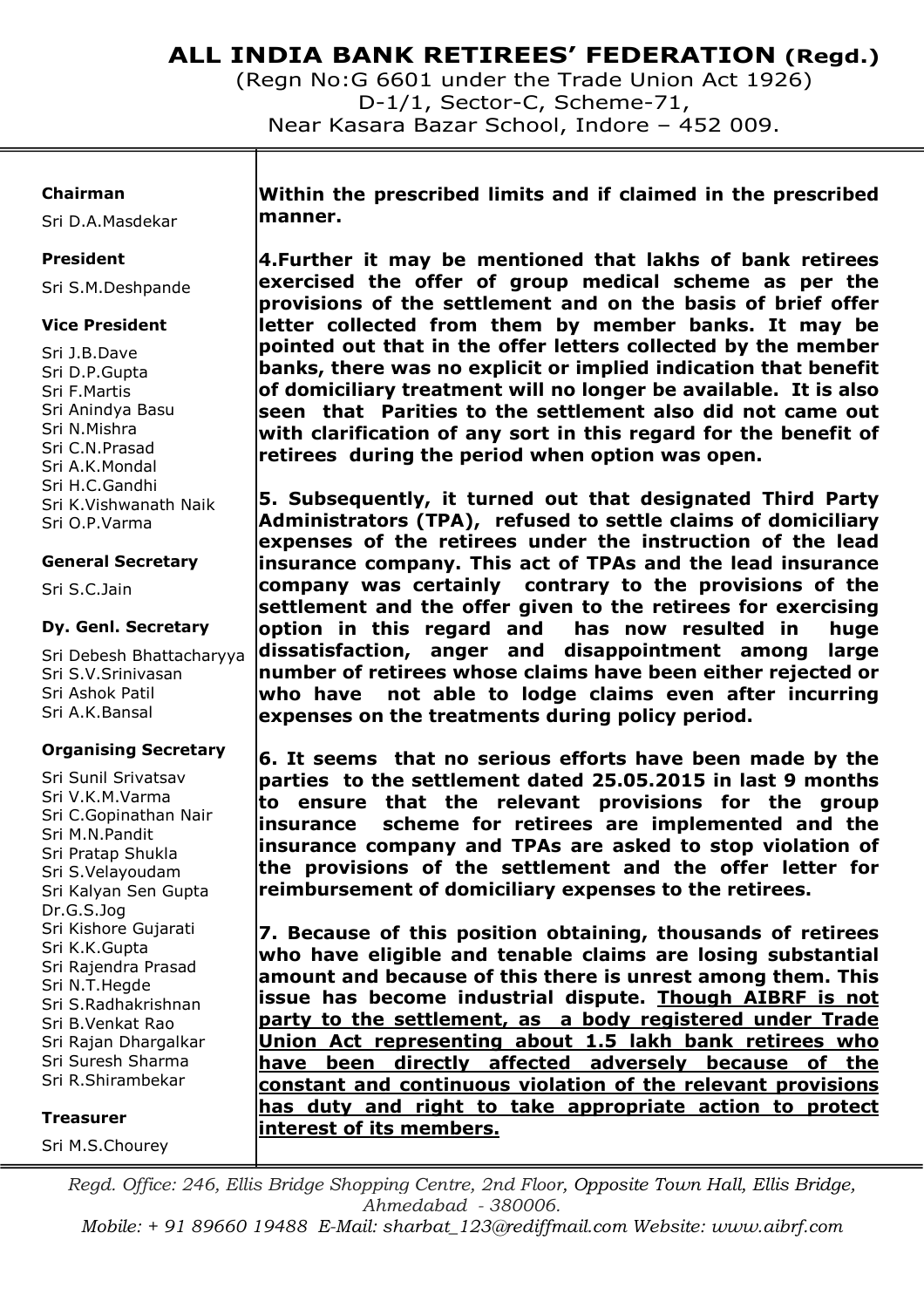(Regn No:G 6601 under the Trade Union Act 1926) D-1/1, Sector-C, Scheme-71, Near Kasara Bazar School, Indore – 452 009.

#### **Chairman**

Sri D.A.Masdekar

#### **President**

Sri S.M.Deshpande

#### **Vice President**

Sri J.B.Dave Sri D.P.Gupta Sri F.Martis Sri Anindya Basu Sri N.Mishra Sri C.N.Prasad Sri A.K.Mondal Sri H.C.Gandhi Sri K.Vishwanath Naik Sri O.P.Varma

### **General Secretary**

Sri S.C.Jain

#### **Dy. Genl. Secretary**

Sri Debesh Bhattacharyya Sri S.V.Srinivasan Sri Ashok Patil Sri A.K.Bansal

#### **Organising Secretary**

Sri Sunil Srivatsav Sri V.K.M.Varma Sri C.Gopinathan Nair Sri M.N.Pandit Sri Pratap Shukla Sri S.Velayoudam Sri Kalyan Sen Gupta Dr.G.S.Jog Sri Kishore Gujarati Sri K.K.Gupta Sri Rajendra Prasad Sri N.T.Hegde Sri S.Radhakrishnan Sri B.Venkat Rao Sri Rajan Dhargalkar Sri Suresh Sharma Sri R.Shirambekar

#### **Treasurer**

Sri M.S.Chourey

**8. Here it may also be added that as per the provisions of the settlement group mediclaim policy is to be extended to interested retirees for minimum period of three years on the same terms and conditions. Only change under the settlement is permissible is amount of premium in subsequent years based on the agree formula of claim ratio.** 

**9. We learn that subsequent to refusal of reimbursement of domiciliary as per the provisions of the settlement dated 25.05.2015 by United Insurance Co. Ltd., the same insurance company has offered group insurance scheme to the retirees of State Bank of India on almost same rate of premium where in reimbursement of domiciliary expenses is specifically permitted and now claims in this regard are being honoured. We are of the view that this is the discriminatory treatment to the group of retirees covered under the settlement dated 25.05.2015. by one public sector organisation.** 

**10. it may also be pointed out that most of the retirees have opted group medical policy surrendering their existing mediclaim policy taken on individual basis. As you know It will not be possible for them to go back to individual policy due to age factor and other technical reasons. Therefore it will be gross injustice to lakhs of senior citizens because of unilateral modification in the terms and conditions by the insurance company and its subsequent attempt to compel the retirees to opt out the scheme. This very vital human aspect should not be lost sight of while settling the issue.** 

**11. We would request IBA authorities to hold discussion with us to advise us the reasons for violation of the provisions of the settlement, efforts made by IBA in this regard to stop violation and to enable us to understand and appreciate the issues involved to ensure that interest of the membership is protected so this industrial dispute can be resolved in consultation with the organisation who represent large number of the stake holder.** 

**12. You will kindly appreciate that this issue calls for urgent response and action from IBA as major period of first year of the policy has already expired. Your early response will be highly appreciated. AIBRF offers its full cooperation to IBA authorities for early resolution of this issue.** 

*Regd. Office: 246, Ellis Bridge Shopping Centre, 2nd Floor, Opposite Town Hall, Ellis Bridge, Ahmedabad - 380006. Mobile: + 91 89660 19488 E-Mail: sharbat\_123@rediffmail.com Website: www.aibrf.com*